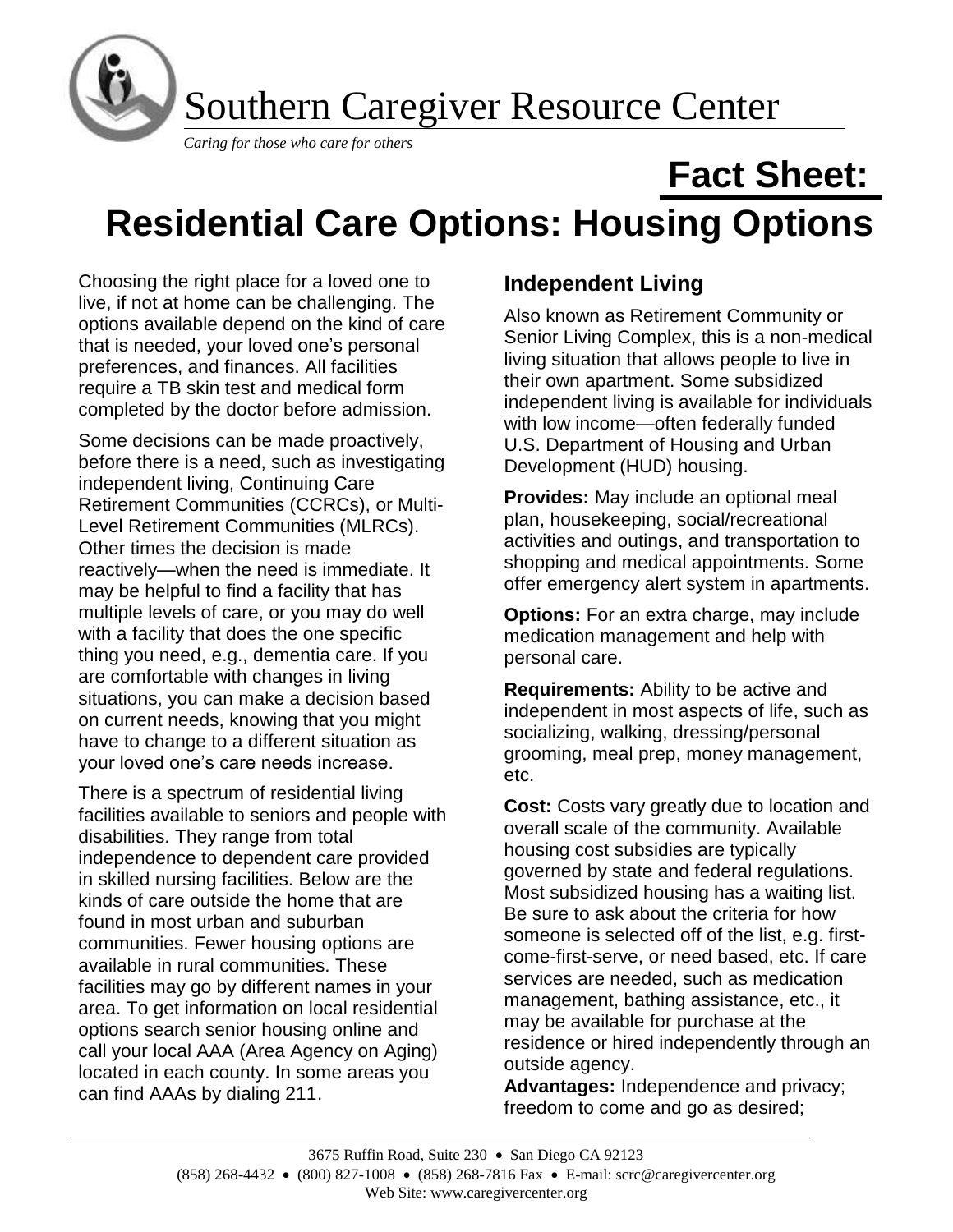freedom to cook for one's self if you like; and sometimes larger apartments and resident parking.

**Disadvantages:** If a resident requires more care due to physical or cognitive decline, they might need to move to another facility or another level of care within this facility. Or the resident would be responsible for hiring in-home care in order to stay in the apartment.

# **Continuing Care Retirement Communities (CCRCs)**

Continuing Care Retirement Communities are a buy-in model: you own your own home or condominium. However, CCRCs have all levels of care, from independent living to skilled nursing, and there is usually a lifetime contract for care within the facility. There may be a large campus with individual homes as well as buildings with apartment/condo-like residences.

**Provides:** Most services including meals, social and recreational activities, personal care and medication management, to skilled nursing care as needed. Often has recreational facilities and other services such as swimming pool, tennis courts, salon/spa, theater, chapel, resident parking, ride service for non-drivers, etc.

**Options:** Depending on the CCRC agreement, residents may have access to, or be able to hire, help in order to stay in independent living rather than moving to the assisted living part of the facility.

**Requirements:** Financial eligibility determined by residence.

**Costs:** Depends on the residence, but generally equivalent to buying a house in the community. Monthly fees are charged which can be upwards to several thousand dollars, in addition to a buy-in fee. Some facilities will provide lifetime care if the individual runs out of money. Long-term care insurance usually does not cover

independent living, although it might help if additional care is needed for assisted living or a hired caregiver. Medicare/Medicaid might cover some nursing home care if it is accepted by the facility. Read the contract carefully as there are several different kinds of CCRC agreements.

**Advantages:** All levels of care are provided in the same community, so there is no need to be uprooted if care needs change. There is usually a lifetime contract so that care is provided even if resident's finances are depleted. Most CCRCs allow the resident to sell the condo when they are no longer living in it (if it is privately owned).

**Disadvantages:** May have to use the facility's medical team as opposed to an outside physician. Tends to be very expensive to buy into the community. Some preclude someone with a pre-existing condition such as a diagnosis of dementia, from purchasing a contract.

# **Multi – Level Retirement Communities (MLRCs)**

Similar to CCRCs in services provided and options available, with all levels of care on the same campus (independent living, assisted living, skilled nursing), however the resident rents the apartment/room, rather than buying in. The monthly cost is similar to an Assisted Living Facility, with the cost increasing as the level of care increases.

# **Board and Care Homes**

Also known as Personal Care Homes, Residential Care Facilities, Residential Care Homes, Adult Home, Adult Foster Care. States have different names for this type of residence.

Non-medical care in a home with fewer than six residents; some private and some shared bedrooms. (Note: The number of residents permitted with this licensing varies from state to state.) Residents share living space, may share a bathroom. The goal is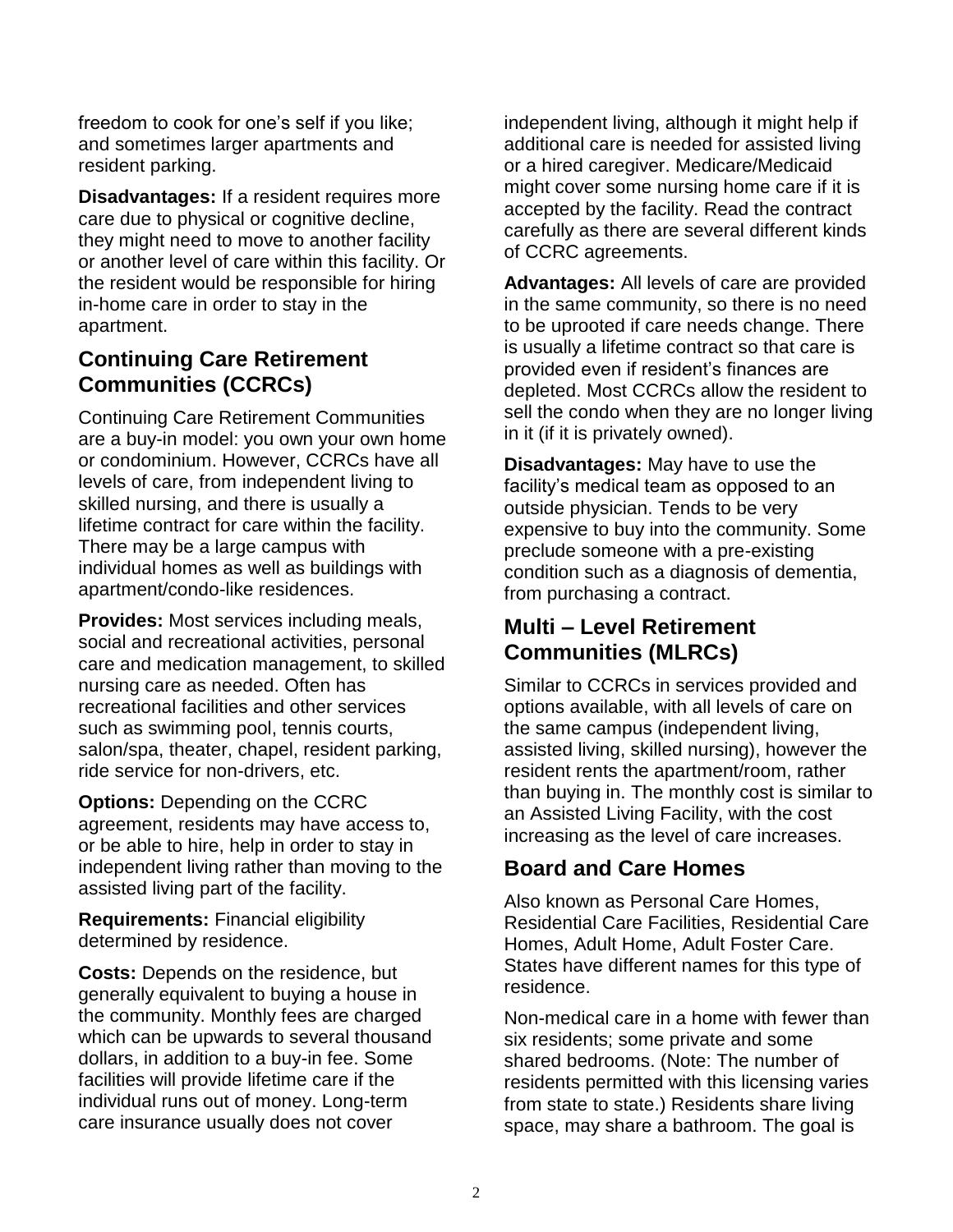to provide small, intimate, and personalized care in a home-like setting for residents.

**Provides:** Meals, personal care (bathing, grooming, dressing, incontinence care, help with eating and meal prep, laundry), housekeeping. May offer activities and help with transportation to medical appointments.

**Options:** Provides medication

management, either self-administered or staff-administered, depending on licensing requirements. Some homes have special waivers or licenses to provide psychiatric care, dementia care, and hospice care. For people who have sleeping problems or who tend to wander, look for a home with staff who are awake at night (not all facilities offer this).

**Requirements:** May have to be able to walk independently, although these residences usually will accept people using walkers and wheelchairs; may have to be able to transfer from bed or chair independently (except hospice patients). Special waivers may be required by state licensing for hospice care or dementia care.

**Costs:** Often lower than other facilities. Qualifies for long-term care insurance. In states with Medicaid 1915c waivers (HCBS waiver), the cost may be covered for those who qualify for Medicaid (Medi-Cal in California). Supplemental Security Income (SSI) covers the cost for Board and Care Facilities for certain conditions, such mental health patients and people with developmental disabilities. Medicare does not pay. Veteran Administration (VA) may pay.

**Advantages:** Hospice waiver, dementia waiver will allow a facility to provide specialized care. Smaller, home-like setting is good for residents who don't like or need a lot of activity but would thrive with more personal attention.

**Disadvantages:** May require the resident to transfer independently from bed to chair,

etc., and not all have awake staff at night. The environment might not be as stimulating and varied as in a larger facility. May not offer transportation service to medical appointments or other places.

## **Assisted Living Facilities**

Also known as Residential Care Facilities for the Elderly (RCFE).

Non-medical facility, larger than a Board and Care, with a building built especially for this purpose with up to several hundred residents. Most facilities offer levels of care, such as independent living, assisted living, and/or memory care unit. Rooms may be studio or one/two-bedroom apartments. May or may not have cooking facilities. Each state has different regulations for what is and is not provided. Some are owned by forprofit businesses and others are owned by not-for-profit organizations. The ownership can have an impact on the culture of the residence. Service can vary greatly, so be sure to look beyond the attractive physical appearance of the building and grounds to confirm that the resident care services you need, and desire are provided in a highquality manner.

**Provides:** Meals, social and recreational activities, housekeeping, laundry, some transportation (often to doctors, shopping, outings, etc.), medication management, 24 hour supervision.

**Options:** Most facilities either have levels of care or a "cafeteria" plan to accommodate changes in care needs. Either way, there is an additional charge for personal care, administering medication, assistance in getting to activities or meals, etc. Residents can receive a higher level of care as needed without moving to a different facility, unless medical needs require skilled nursing.

**Requirements:** May have to be able to walk independently or with a walking aid. Most accept wheelchairs. Usually need to be able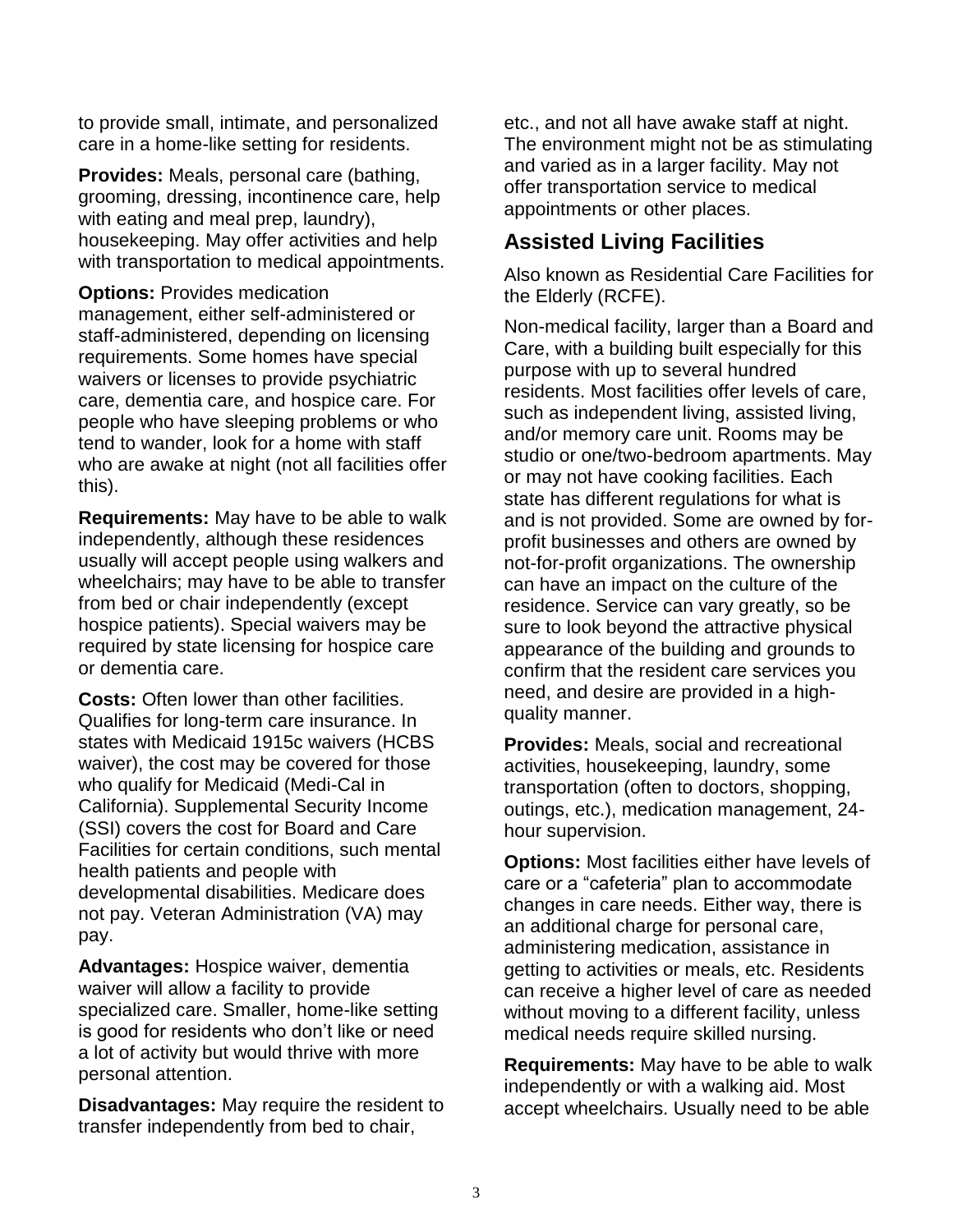to transfer from chair to bed or similar independently.

**Costs:** There is a base rate for the kind of room that is rented, such as a studio. There is often a one-time admission fee which is often equivalent to the monthly facility charge. There are additional charges for added services. Memory care has a higher base rate. Qualifies for long- term care insurance. In states with Medicaid 1915c waivers (HCBS waiver), the cost may be covered for those who qualify for Medicaid (Medi-Cal in California). Medicare does not pay. VA may pay.

**Advantages:** Works well for couples where the care needs may be different for each person. Provides socialization and a community so that residents don't become isolated in their own homes. Most care needs can be provided in the facility. Often have a specialized section for memory/dementia care. Help is always available. Hospice care is allowed in the facility.

**Disadvantages:** Large facility might be overwhelming and transition to new place might be harder. Takes longer to integrate into the community and find appropriate social relationships. Costs can be high depending on the community and the amount of care needed. Yearly fee increases are to be expected.

### **Memory Care/ Dementia Facility**

Memory care provides specialized care for those with cognitive impairments such as Alzheimer's disease or similar conditions. This may be a free-standing residence or part of an Assisted Living facility/CCRC/ MLRC. Dementia facility staff are required to have special dementia care training, including continuing education. Facilities must have locked or delayed exit style doors, alert system, or auditory device to monitor exits, so as to provide safety for those who could get lost if they left the

facility on their own. Outdoor facility space used by residents must be secured by a fence, gate, or delayed exit system. Residents must not have access to stoves, medications, or any conditions that may be hazardous. Activities are geared to the needs and abilities of the residents and are designed to engage them. Residents may have a private or shared room. Cost is generally higher than Assisted Living, although long-term care insurance and the VA may cover the costs. Medicaid 1915c waivers may also be accepted.

### **Skilled Nursing Facilities (SNFs)**

Also known as Nursing Homes, Convalescent Hospitals, Rest Homes

SNFs provide care for individuals who need nursing care, but don't need to be in a hospital. These are medical facilities with 24-hour nursing supervision, with a requirement that there be at least one RN on duty at all times. SNFs are able to help with complex medical treatment such as feeding tubes, ventilators, oxygen, wound care, injections (such as insulin) or IV medications, as well as care for someone who is bed-bound.

**Provides:** Rooms are similar to a hospital with one to three beds per room. Meals are provided as well as some social activities. For individuals needing rehabilitation, there are trained occupational and physical therapists on staff (Patients are often discharged to a SNF for short-term rehabilitation after hospitalization. This is usually covered by insurance.) Nursing care and personal care are provided at all times. Medications and more complex medical care provided.

**Options:** For a higher cost, an individual can have a single room. Therapies can continue if paid for privately after insurance coverage ends. There is a daily rate for patient care after insurance deems no more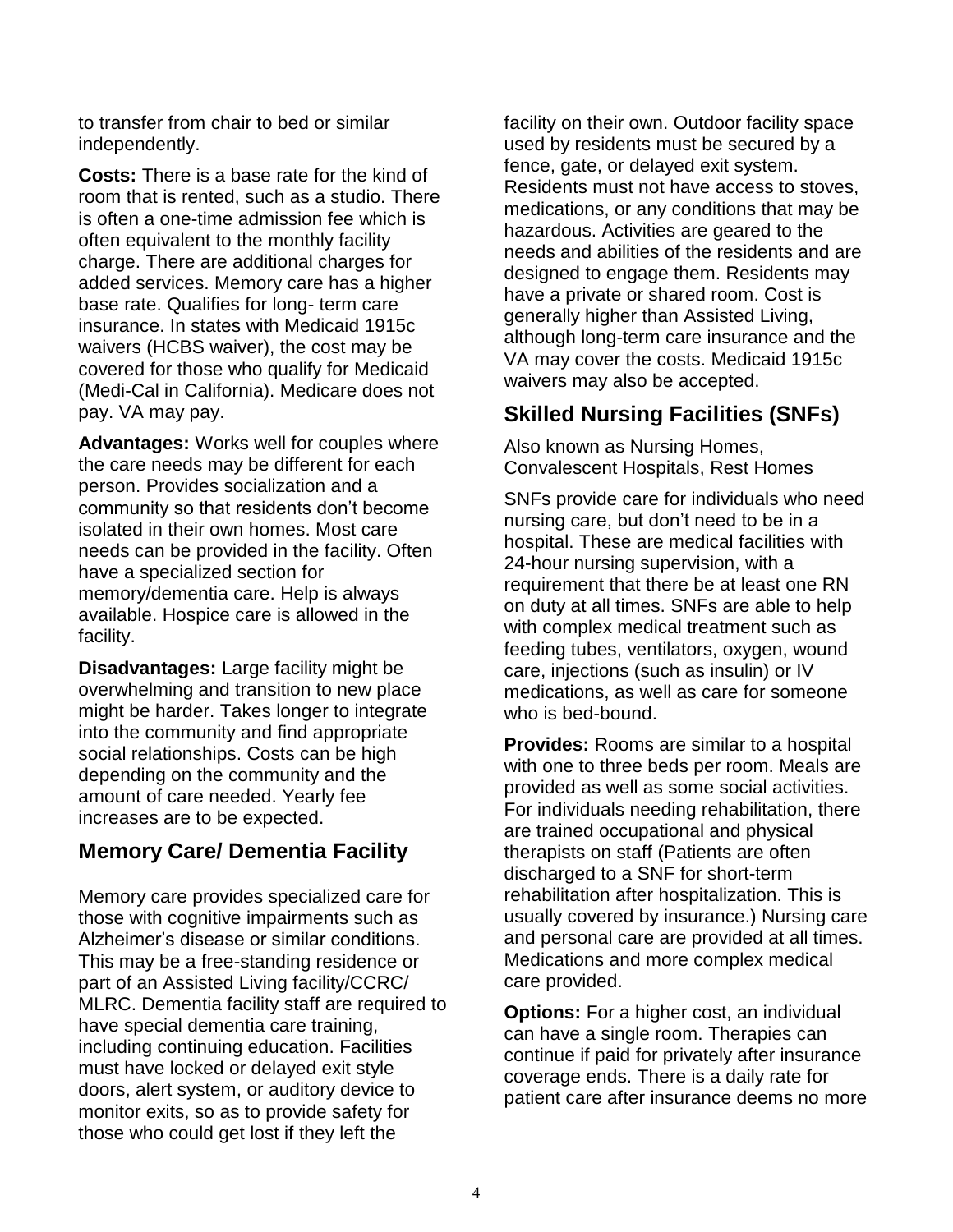"skilled care" is needed (something that requires a professional to do).

**Requirements:** Facilities vary on what higher level of medical care is provided, for example, not all skilled nursing facilities will accept ventilators or feeding tubes.

**Costs:** Nursing homes are the most expensive form of care. If a private room is desired, the cost is also much higher. Medicare will pay for rehabilitation for a maximum of 100 days after a hospitalization as long as there are skilled needs, e.g. ongoing physical therapy or certain medical procedures. Most stays for rehab are two to three weeks. Medicaid will pay for an individual to be in a nursing home indefinitely if they have ongoing care needs. Long-term care insurance and the VA also can be accessed to help cover part of the cost of nursing home care. Note: Not all nursing homes accept Medicaid. Medicare, Medicaid, and private insurance cover on a short-term basis for rehabilitation. The VA has SNFs in some locations where veterans can get ongoing care.

**Advantages:** If resident qualifies for Medicaid, then costs for care are covered. All medical care is provided without the need to find additional care if health declines.

**Disadvantages:** More institutional setting with other residents also more disabled, so these facilities may seem depressing.

### **Eden Alternative and Greenhouse Project**

National movement to improve care for people in facilities to make them less institutional and more responsive to the individual needs of residents. To learn more and see if there is a facility near you, visit [www.edenalt.org](http://www.edenalt.org/) or

[www.thegreenhouseprogect.org.](http://www.thegreenhouseprogect.org/)

# **A Word About Cost**

Costs vary in different parts of the United States and change regularly. These are some websites that help you calculate the cares in your area:

- [www.longtermcare.acl.gov/costs](http://www.longtermcare.acl.gov/costs-how-to-pay/index.html)[how-to-pay/index.html](http://www.longtermcare.acl.gov/costs-how-to-pay/index.html)
- [www.canhr.org/medcal/PDFs/RateC](http://www.canhr.org/medcal/PDFs/RateCOLA2017.pdf) [OLA2017.pdf](http://www.canhr.org/medcal/PDFs/RateCOLA2017.pdf)

# **Where to Find Help**

Many community organizations can help you find what is available in your area. Listed below are the main government agencies that are responsible for overseeing senior care residences. Often your best resource is word of mouth and online rating services with honest consumer reviews. If you have friends or family who have had positive experience with a given facility, check with them first.

Professional in-person and online senior housing finding services and private case managers who can be hired to manage the search for appropriate housing can help. Although some are free to you, typically they receive a finding fee from the facility if their referral results in a contract to move to the facility. Given this incentive, be sure to ask if their senior housing recommendations include all possible facilities that fit your requirements or only those who they have a fee arrangement. Different agencies specialize in different kinds of facilities, so you want to find one that can help you find the kind of care you need.

#### **Resources**

#### **Southern Caregiver Resource Center**

3675 Ruffin Road, Suite 230 San Diego, CA 92123 (858) 268-4432 | (800) 827-1008 (in CA) Fax: (858) 268-7816 E-mail: scrc@caregivercenter.org Website: [www.caregivercenter.org](http://www.caregivercenter.org/)